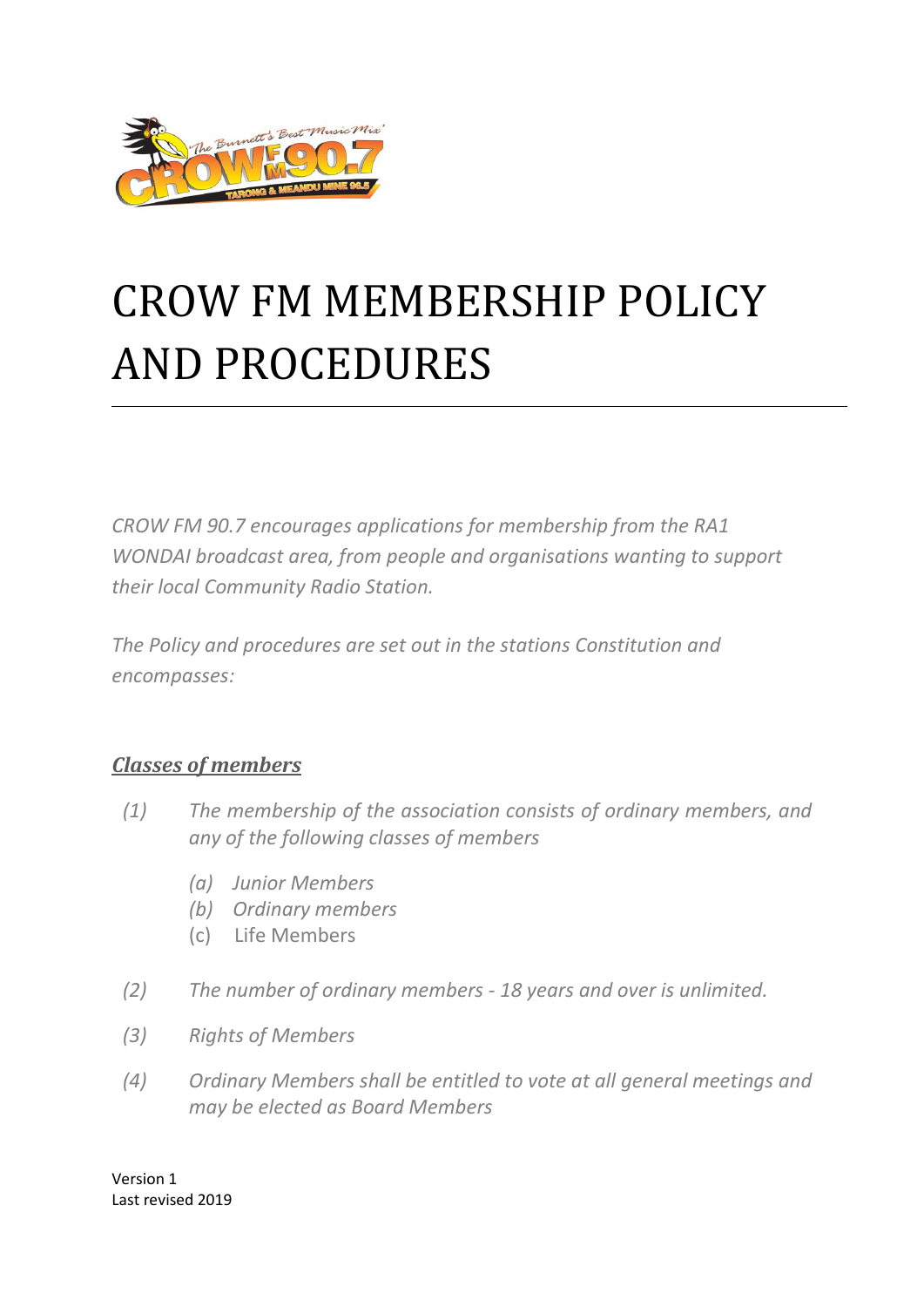## *Application for Membership*

#### *(1) An application for membership of the association*

- *(a) Shall be made by the applicant in writing in the form set out in appendix I to these rules: and*
- *(b) Shall be lodged with the secretary of the association.*

*(2) As soon as practicable after receiving an application for membership, the secretary shall refer the application to the board which shall determine whether to approve or reject the application. An application may only be rejected if*

- *(i) There are reasonable grounds to believe that the applicant would not abide by the rules and objectives of the association; or*
- *(ii) Required by law; or*
- *(iii) The applicant has been convicted of an indictable offence; or*
- *(iv) There are reasonable grounds to believe that the applicant would not abide by the Community Broadcasting Code of Practice; or*
- *(v) There are reasonable grounds to believe that the applicant would pose a security risk to the members or premises of the association,*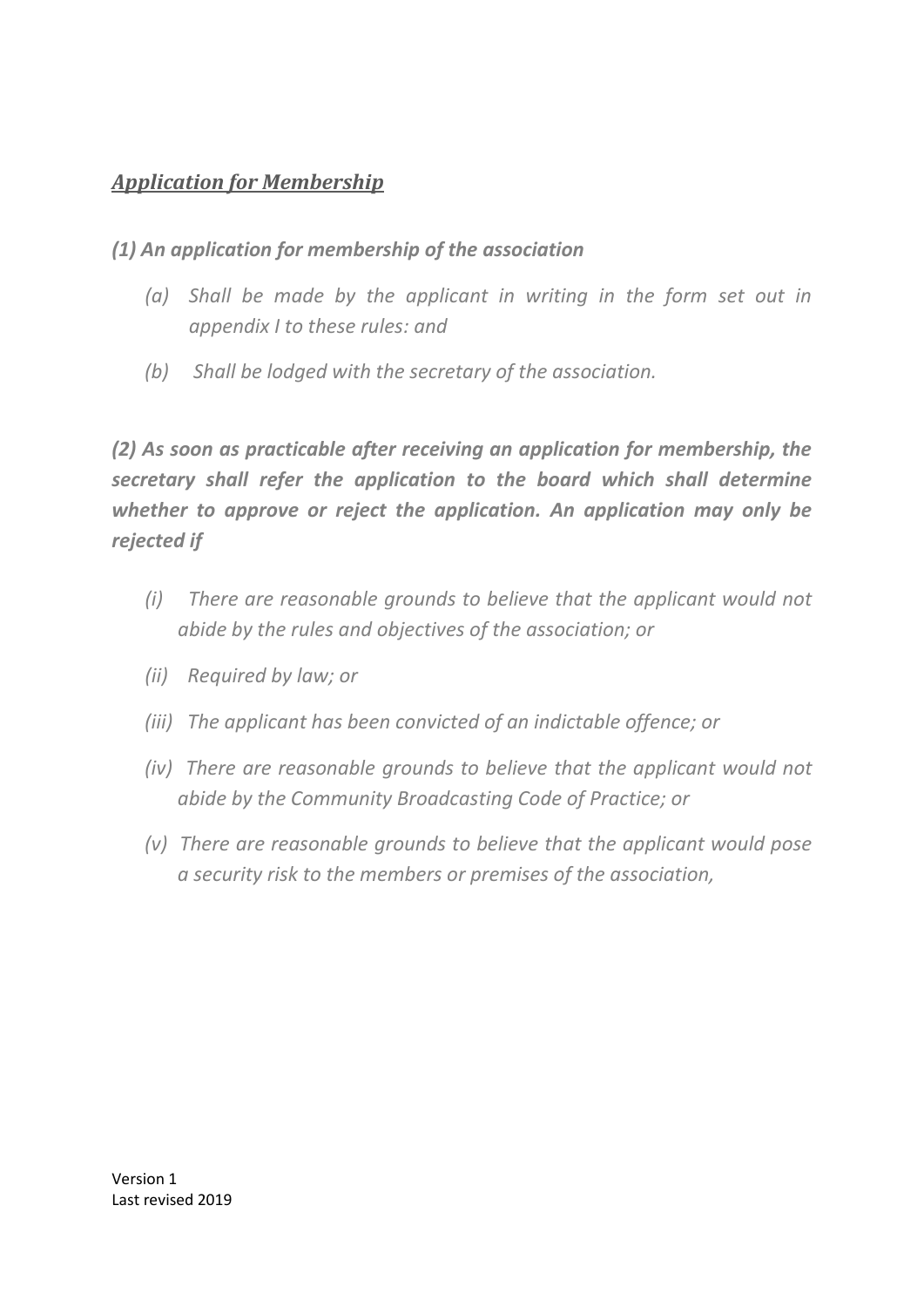#### *(3) Where the committee resolves -*

- *(a) To approve an application for membership, the secretary shall, as soon*  as practicable after that resolution, notify the applicant of that *approval and request the applicant to pay within the period of 28 days after receipt by the applicant of the notification the sum payable under these rules by a member as membership fee.*
- *(b) To reject an application for membership, the applicant shall have the right of reply and appeal under rule 8 and 9. Where the applicant exercises the right of reply the resolution of the committee is of no effect unless the committee, at a meeting held not earlier than 14 days and not later than 28 days after the service on the applicant of a notice under rule 8, confirms the resolution in accordance with this rule*

#### *(4) The secretary shall -*

- *(a) On payment by the applicant of the amounts referred to in clause (3) within the period referred to in that clause; or*
- *(b) Upon resolution of the committee to reject an application being overturned on reply or appeal and payment of the required membership fee by the applicant, enter the applicants name in the register of members and, on the name being so entered, the applicant becomes a member of the association.*
- *(c) If a majority of the members of the management committee present at the meeting vote to accept the applicant as a member, the applicant must be accepted as a member for the class of membership applied for.*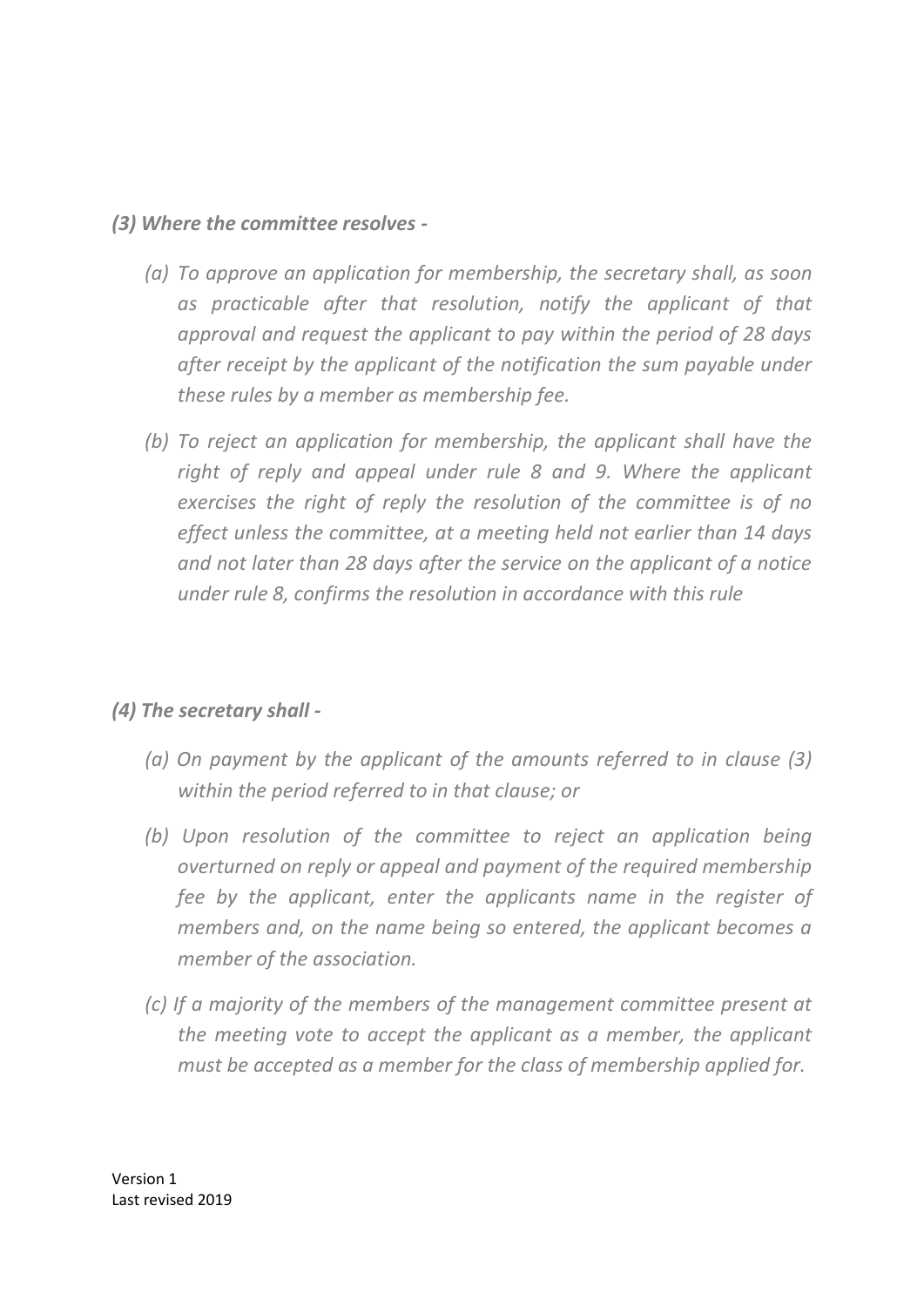#### *Membership fees*

- *(1) The membership fee for each ordinary membership and for each other class of membership (if any)-*
	- *(a) Is the amount decided by the members from time to time at a general meeting; and*
	- *(b) Is payable on 30th June each year. New members will be charged prorata from December so as to align with the fixed renewal date.*

#### *When membership ends*

- *(1) A member may resign from the association by giving a written notice of resignation to the secretary.*
- *(2) The resignation takes effect at-*
	- *(a) The time the notice is received by the secretary; or*
	- *(b) If a later time is stated in the notice-the later time.*

## *(3) The management committee may terminate a members membership if the member-*

- *(a) Is convicted of an indictable offence; or*
- *(b) Does not comply with any of the provisions of these rules; or*
- *(c) Has membership fees in arrears for at least 2 months; or*
- *(d) Conducts himself or herself in a way considered to be injurious or prejudicial to the character or interests of the association.*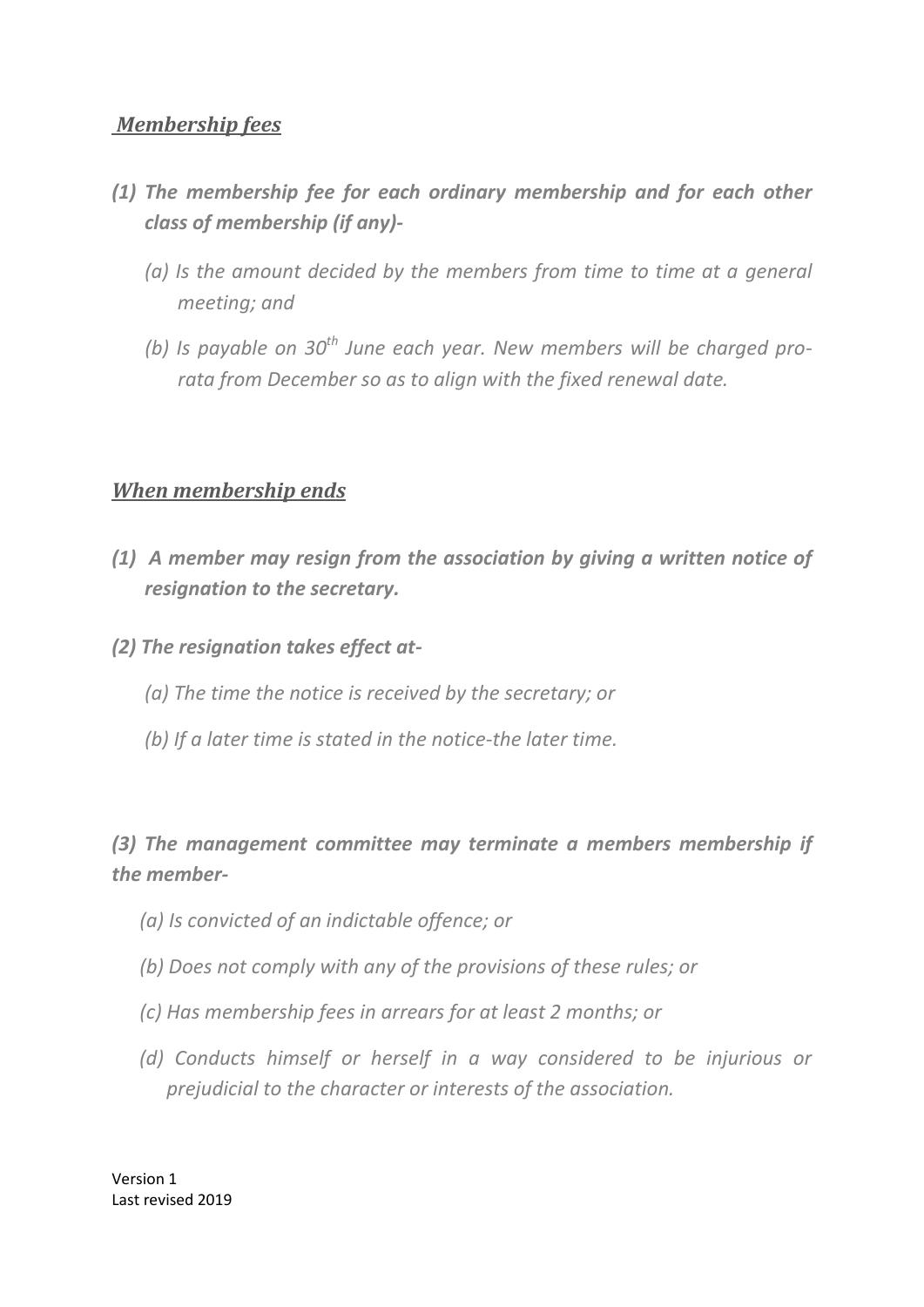- *4 Before the management committee terminates a member's membership, the committee must give the member a full and fair opportunity to show why the membership should not be terminated.*
- **(5)If membership fees are in arrears, the member will be contacted by their preferred method to advise them accordingly**

*(6) If, after considering all representations made by the member, the management committee decides to terminate the membership, the secretary of the committee must give the member a written notice of the decision.*

### *Right of reply of Rejected Applicant or Disciplined Member*

#### *Membership*

*(1) Where the committee passes a resolution under rule 7 (3), the secretary shall, as soon as practicable, cause a notice in writing to be served on the applicant or member subject of the resolution-*

- *(a) Setting out the resolution of the committee and the grounds on which it is based;*
- *(b) Stating that the applicant or member subject of the resolution may address the committee at a meeting to be held not earlier than 14 days and not later than 28 days after the service of the notice;*
- *(c) Stating the date, place and time of that meeting; and*
- *(d) Informing the applicant or member subject of the resolution that he may do either or both of the following:*
- *(f) Attend and speak at that meeting;*
- *(g) Submit to the committee at or prior to the date of that meeting written representations relating to the resolution.*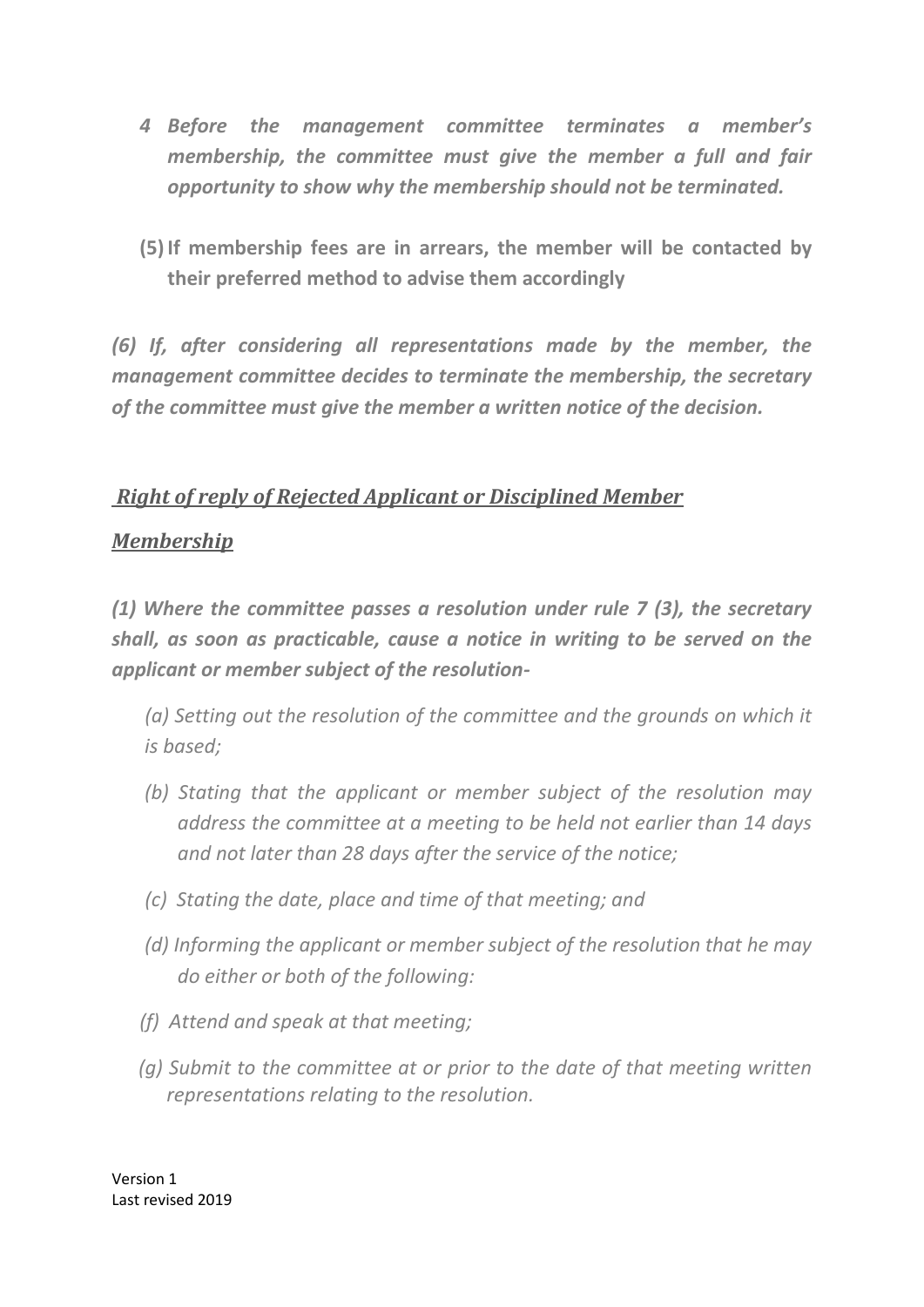*(2) At a meeting of the committee held as referred to in clause (1) the committee shall-*

*(a) Give the applicant or member subject of the resolution an opportunity to make oral representations*

*(b) Give due consideration to any written representations submitted to the committee by the applicant or member subject of the resolution at or prior to the meeting; and*

*(c) By resolution determine whether to confirm or to revoke the resolution.*

*(3) Where the committee confirms a resolution under clause (2), the secretary shall, within 7 days after that confirmation, by notice in writing inform the applicant or member subject of the resolution of the reasons for the confirmation and of the right of appeal under rule 7.*

*(4) A resolution confirmed by the committee does not take effect:*

*(a) Until the expiration of the period within which the applicant or member subject of the resolution is entitled to appeal against the resolution where the applicant or member subject of the resolution does not exercise the right of appeal within that period; or*

*(b) Where within that period the applicant or member subject of the resolution exercises the right of appeal, unless and until the association confirms the resolution under rule 9(4), whichever is the later.*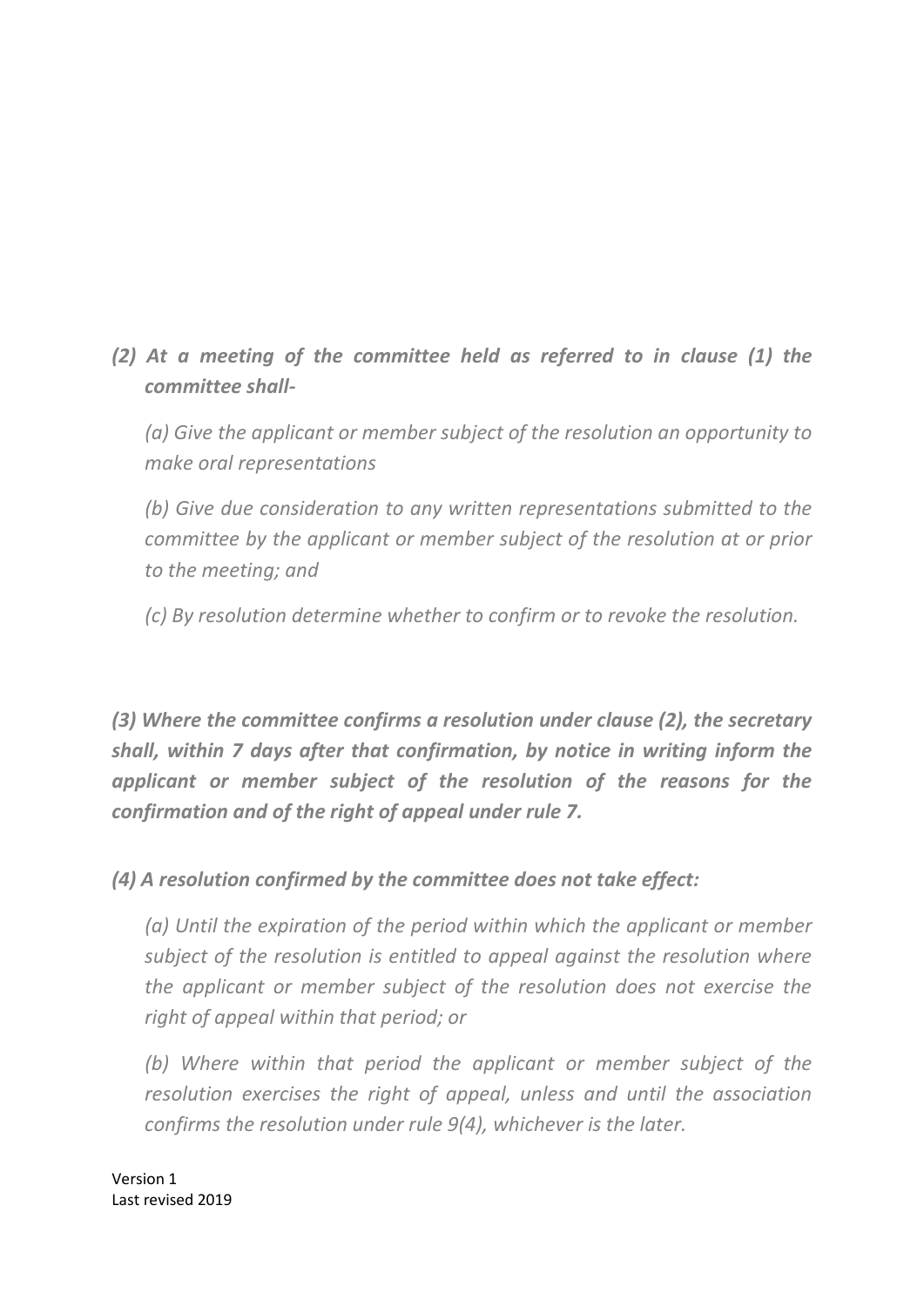# *Right of appeal of rejected applicant or disciplined member*

*(1) A rejected applicant or member may appeal to the association at a general meeting against a resolution of the committee under rule 8, within 7 days after notice of the resolution is served on the rejected applicant or member, by lodging with the secretary a notice to that effect.*

*(2) The notice may, but need not, be accompanied by a statement of the grounds on which the rejected applicant or member intends to rely for the purposes of the appeal.*

*(3) On receipt of a notice from a rejected applicant or member under clause (1), the secretary must notify the committee which is to convene a general meeting of the association to be held within 28 days after the date on which the secretary received the notice.*

*(4) At a general meeting of the association convened under clause (3):*

*(a) No business other than the question of the appeal is to be transacted; and*

*(b) The committee and the rejected applicant or member must be given the opportunity to state their respective cases orally or in writing, or both; and* 

*(c) The members present are to vote by secret ballot on the question of whether the resolution should be confirmed or revoked.*

Version 1 Last revised 2019 *(5) If at the general meeting the association passes a special resolution in favour of the confirmation of the resolution, the resolution is confirmed*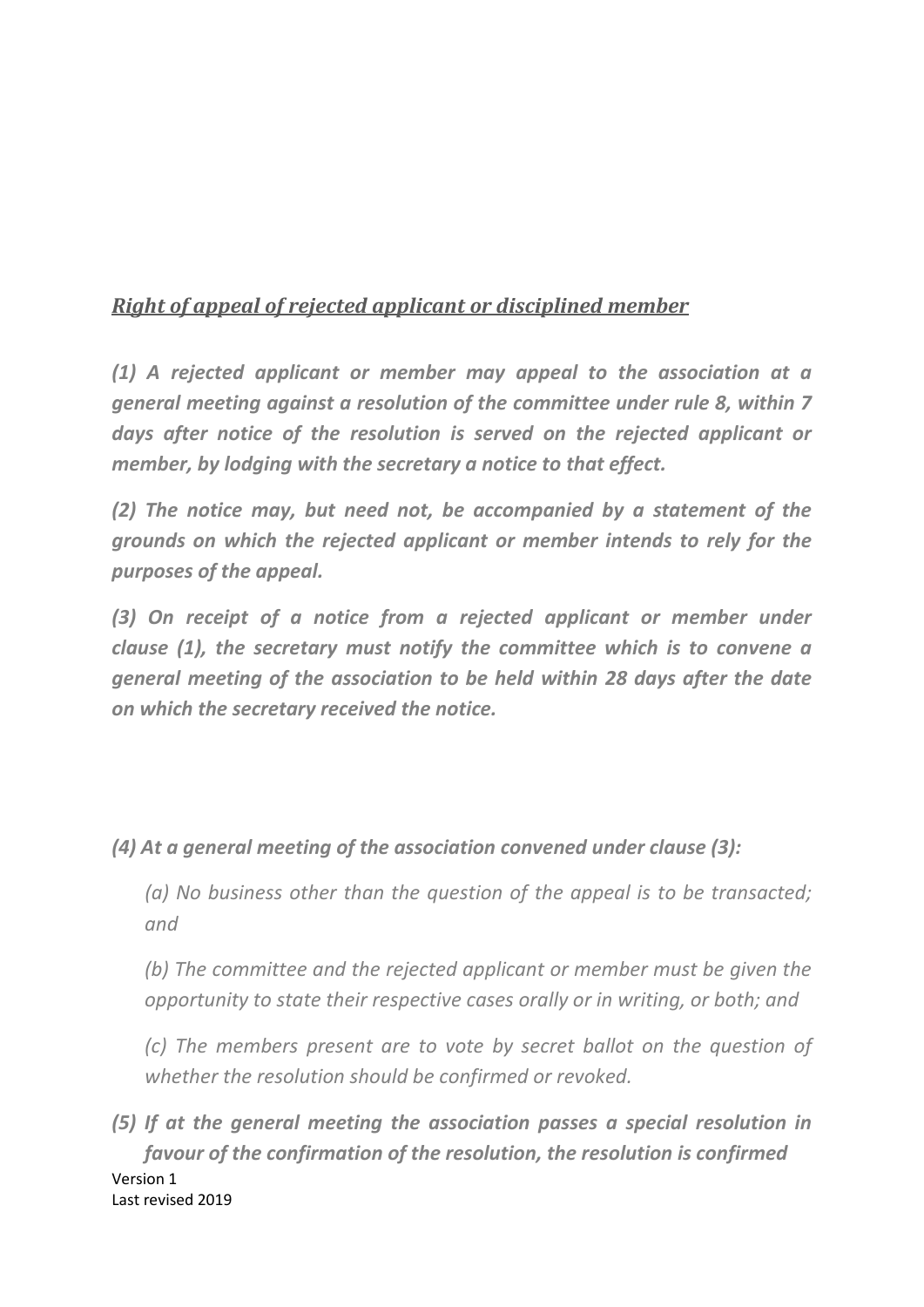#### *Register of members*

*(1) The management committee must keep a register of members of the association.*

*(2) The register must include the following particulars for each member—*

- *(a) The full name of the member;*
- *(b) The postal or residential address of the member;*
- *(c) The date of admission as a member;*
- *(d) The date of death or time of resignation of the member;*
- *(e) Details about the termination or reinstatement of membership;*

*(f) Any other particulars the management committee or the members at a general meeting decide.*

*(3) The register must be open for inspection by members of the association at all reasonable times.*

*(4) A member must contact the secretary to arrange an inspection of the register.*

*(5) However, the management committee may, on the application of a member of the association, withhold information about the member (other than the members full name) from the register available for inspection if the management committee has reasonable grounds for believing the disclosure of the information would put the member at risk of harm.*

Version 1 Last revised 2019